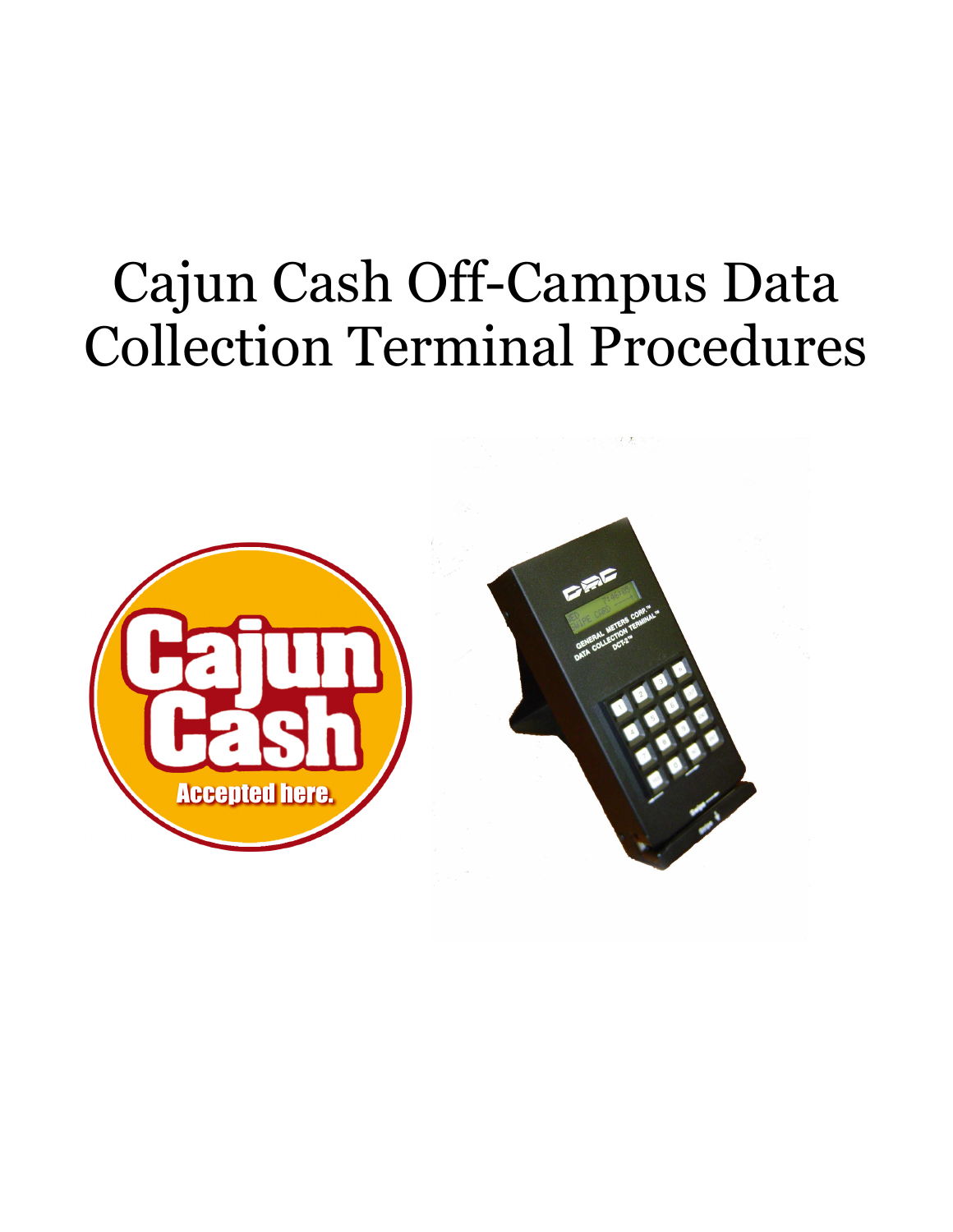Welcome to the Cajun Cash Off-Campus Program! In order to provide secure and accurate transactions there are a few procedures that should be followed.

### Terminal Procedures:

Login to DCT:

- 1. Press  $\textbf{[IN]}$  3 times
- 2. Swipe Cashier Card
- 3. Press [ENT]

Sales:

- 1. Type in amount. Example: \$12.99 would be entered as 1299.
- 2. Press [ENT]
- 3. Press [END]
- 4. Swipe Cajun Card
- 5. For sales with no Cajun Card, Press [F1], Press [ENT], type in Cajun Card Number, Press [ENT]. (Shows balance for a few seconds while printing receipt.)

#### Refunds:

- 1. Press [YES]
- 2. Type in amount
- 3. Press [ENT]
- 4. Press [END]
- 5. Swipe Manager Card
- 6. Swipe Cajun Card
- 7. For sales with no Cajun Card, Press [F1], Press [ENT], type in Cajun Card Number, Press [ENT]. (Shows balance for a few seconds while printing receipt.)

Check Balance (with Cajun Card Present):

- 1. Press [F2]
- 2. Swipe Cajun Card
- 3. Press [ENT]
- 4. Wait for balance
- 5. Press [ENT] to clear screen.

Check Balance (without Cajun Card Present):

- 1. Press [F2]
- 2. Press [F1]
- 3. Press [ENT]
- 4. Type in Cajun Card number
- 5. Press [ENT] 2 times
- 6. Press [ENT] to clear screen.

#### Logout to DCT:

- 1. Press  $\left[$  OUT $\right]$  3 times
- 2. Swipe Cashier Card
- 3. Press [ENT]
- 4. Press [ENT]
- 5. Wait until you see cashier number
- 6. Press [ENT]
- 7. Press [ENT]